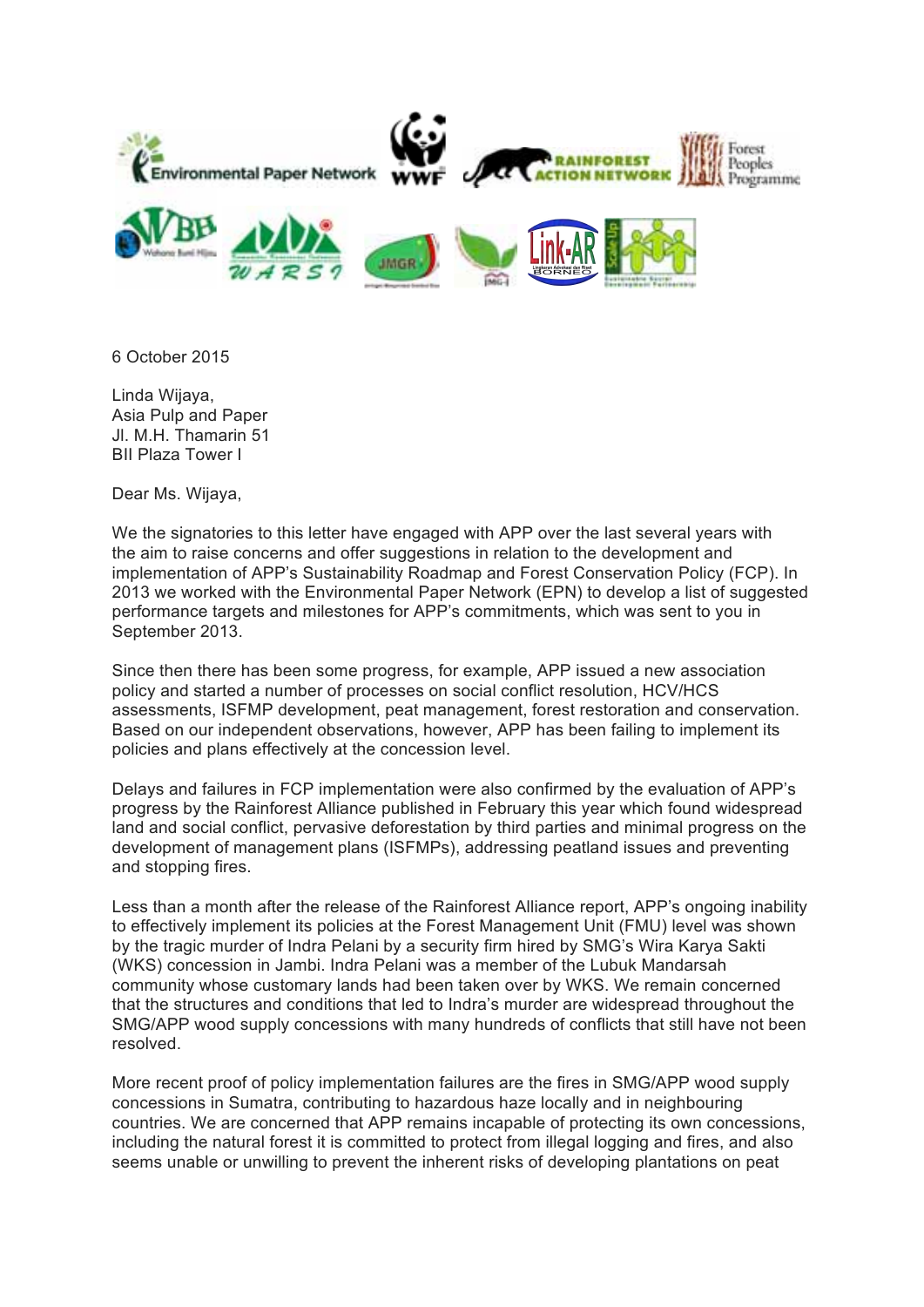soils and unaware of the need to restore much more than the 7,000 ha of peatlands that it recently pledged to restore and protect.

We consider that SMG/APP is failing to communicate effectively with its forestry operations and those of its suppliers and to provide guidance to them on implementing its policy commitments. We are also concerned about indications of opaque management, corruption, protection rackets, and complicity in illegal land speculation associated with security contractors, local government and other authorities. These issues need urgent action in order to prevent further human rights abuses, deforestation and forest fires.

Given the seriousness and urgency of these issues, we offer the following recommendations for fundamental reforms of its management structures so that its policies and plans can be rapidly implemented in all the wood supply concessions. SMG/APP need to:

- Make corporate structural changes so that detailed technical guidance from the top SMG/APP management are delivered to and enforced properly at the Forest Management Unit (FMU) level. Clear responsibility and accountability lines are needed, senior staff with technical knowledge and professional expertise must be placed at FMUs to direct and oversee FCP implementation with sufficient authority. Performance in delivering FCP targets should be included in employee evaluations and compensation, alongside performance in production targets.
- Resolve land/social conflicts by recognising and respecting community customary rights in land and provide redress (restitution/compensation) for damages to community lands, forests, livelihoods and cultures that occurred since HTI licenses were issued.
- Address on-going deforestation and forest degradation by third parties in a fair, transparent and accountable manner; identify and eradicate areas of opaque management within the APP group and require similar efforts by its suppliers. Involve Civil Society Organization advisors to the relevant communities in this process.
- Ensure that the ISFMP is completed and postpone further plantation and canal development in already developed areas until:
	- High Carbon Stock and HCV assessments are completed, consistent with the HCS and HCV assessment toolkits including proper peer-review.
	- Participatory mapping of community lands in each concession area is completed and all community maps are incorporated into HCS studies and the ISFMP process. This is a key element to prevent future conflicts as well as third party deforestation and degradation.
	- A clear action plan to implement the one million hectare restoration and conservation commitment is developed and incorporated into the ISFMP to make sure the already developed HCV areas and peatlands currently under plantation can also be restored if considered necessary by the stakeholders/experts.
	- Economical consideration of growth & yield study should not be put as the final deciding factor.
	- Planted areas that have been identified as HCV have had management plans agreed by stakeholders.
	- Communities that have conflicts with APP and their NGO advisors have agreed to conflict resolution action plans and these plans are being implemented.
	- The peat expert study has been completed and incorporated into ISFMPs.
- Accelerate the process for implementing the announced one million hectare restoration plan by resolving community conflicts in these areas and forming partnerships with communities interested in forest restoration. Together with interested communities and CSO's, set up an independent, multi-stakeholder organization (MSO) to facilitate and secure funding, training and other activities needed to identify, maintain, restore and enhance conservation values within the priority landscapes, as suggested by the EPN **Milestones**